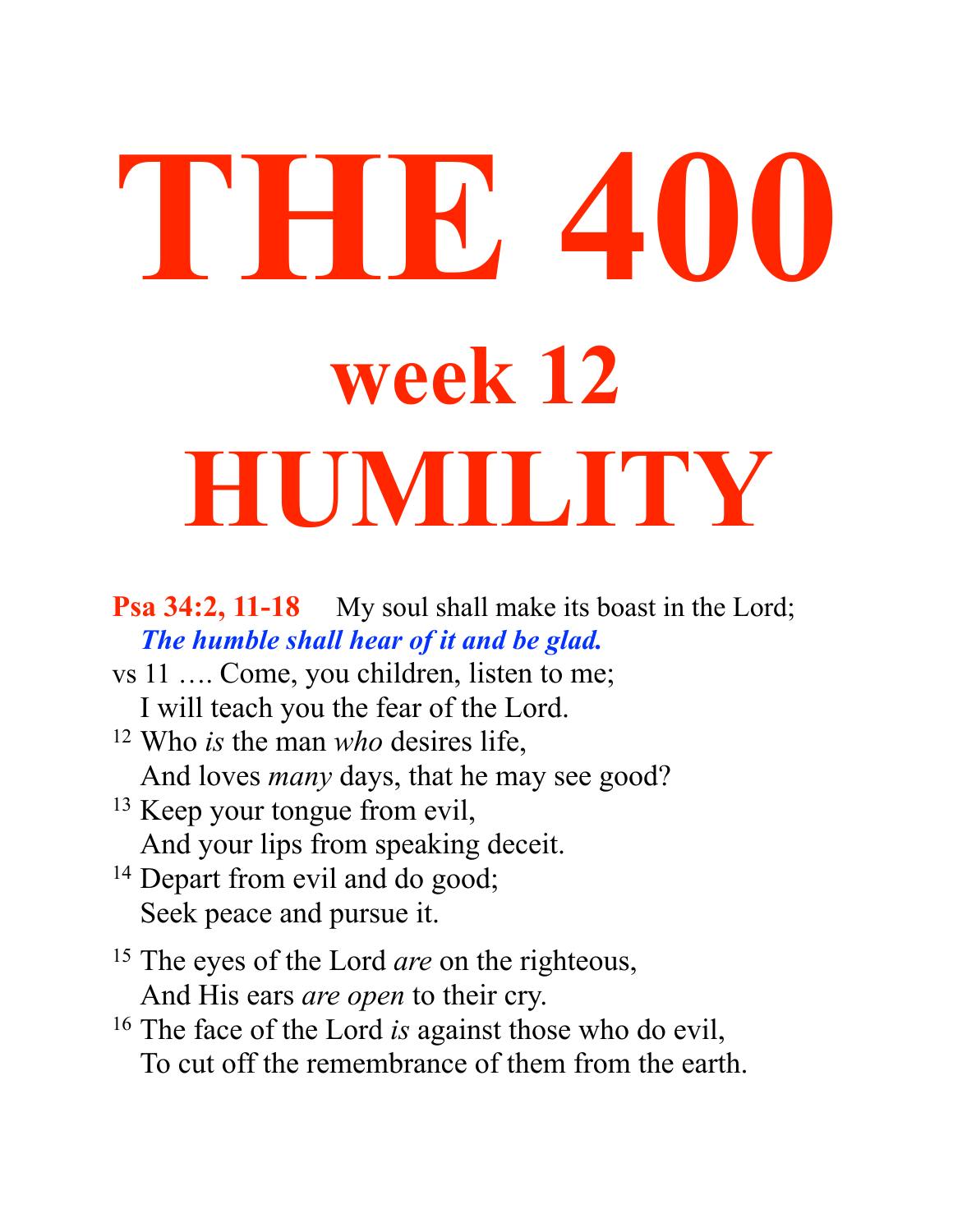<sup>17</sup> *The righteous* cry out, and the Lord hears, And delivers them out of all their troubles.

<sup>18</sup> *The Lord is near to those who have a broken heart, And saves such as have a contrite spirit.*

# **HUMILITY**

*1 Cor 6:19-20 Or do you not know that your body is the temple of the Holy Spirit who is in you, whom you have from God, and you are not your own? 20 For you were bought at a price; therefore glorify God in your body and in your spirit, which are God's.*

## *My LIFE is NOT MY OWN*

**Phil 1:20-24** according to my earnest expectation and hope that in nothing I shall be ashamed, but with all boldness, as always, *so now also Christ will be magnified in my body,* whether by life or by death. 21 For to me, to live *is* Christ, and to die *is* gain. 22 But if *I* live on in the flesh, this *will mean* fruit from *my* labor; yet what I shall choose I cannot tell.  $23$  For I am hard-pressed between the two, having a desire to depart and be with Christ, *which is* far better. <sup>24</sup> Nevertheless to remain in the flesh *is* more needful for you.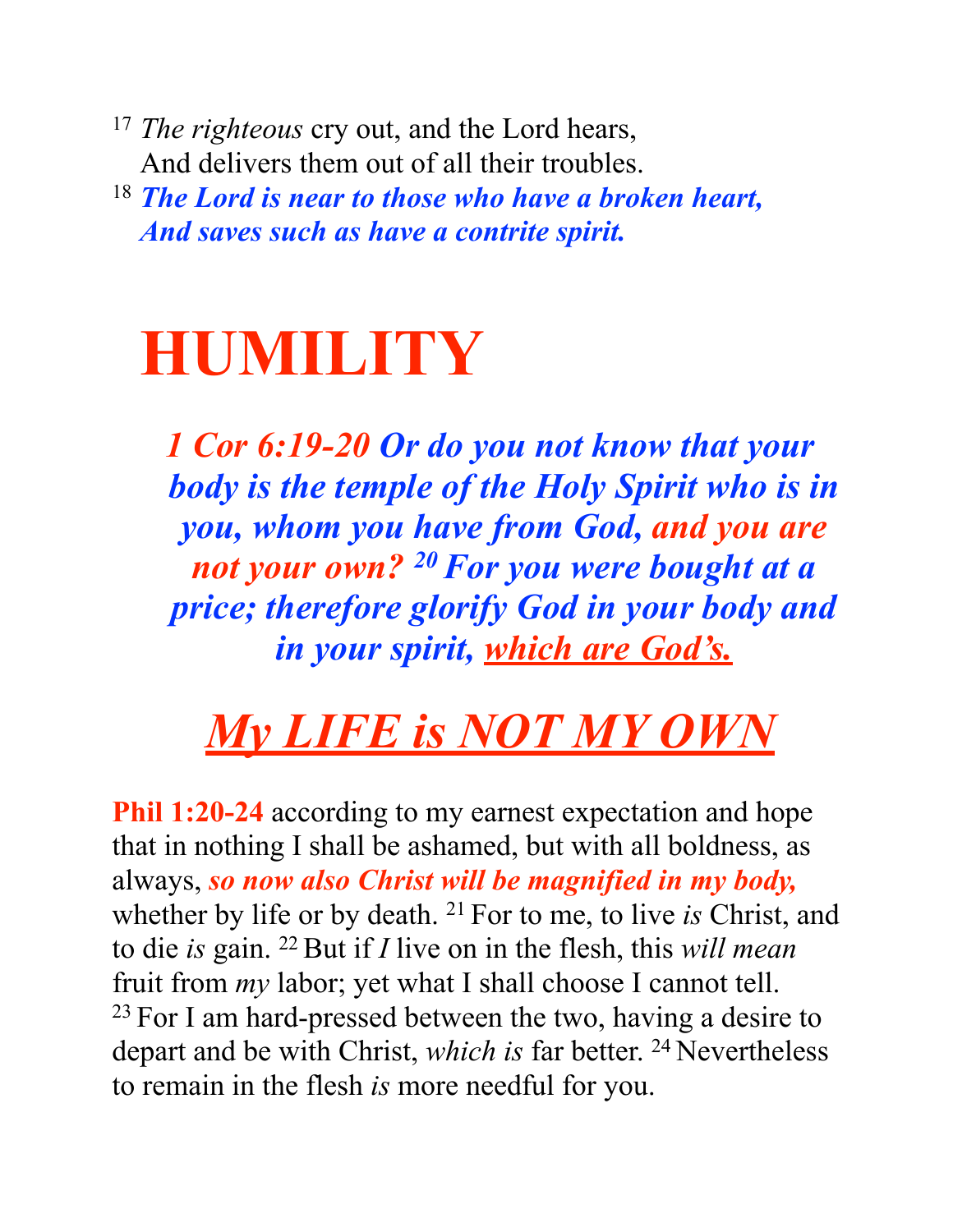#### **BLESSED ARE THE HUMBLE**

- **Mat 5:1-5** And seeing the multitudes, He went up on a mountain, and when He was seated His disciples came to Him. 2 Then He opened His mouth and taught them, saying:
- <sup>3</sup> "Blessed *are* the poor in spirit, For theirs is the kingdom of heaven.
- 4 Blessed *are* those who mourn, For they shall be comforted.
- 5 Blessed *are* the meek, For they shall inherit the earth.

**Isaiah 66:1-2** Heaven *is* My throne,

And earth *is* My footstool.

Where *is* the house that you will build Me? And where *is* the place of My rest?

For all those *things* My hand has made, And all those *things*  exist,"

Says the Lord.

"But on this *one* will I look:

On *him who is* poor and of a contrite spirit, And who trembles at My word.

Blessed *are* the poor in spirit,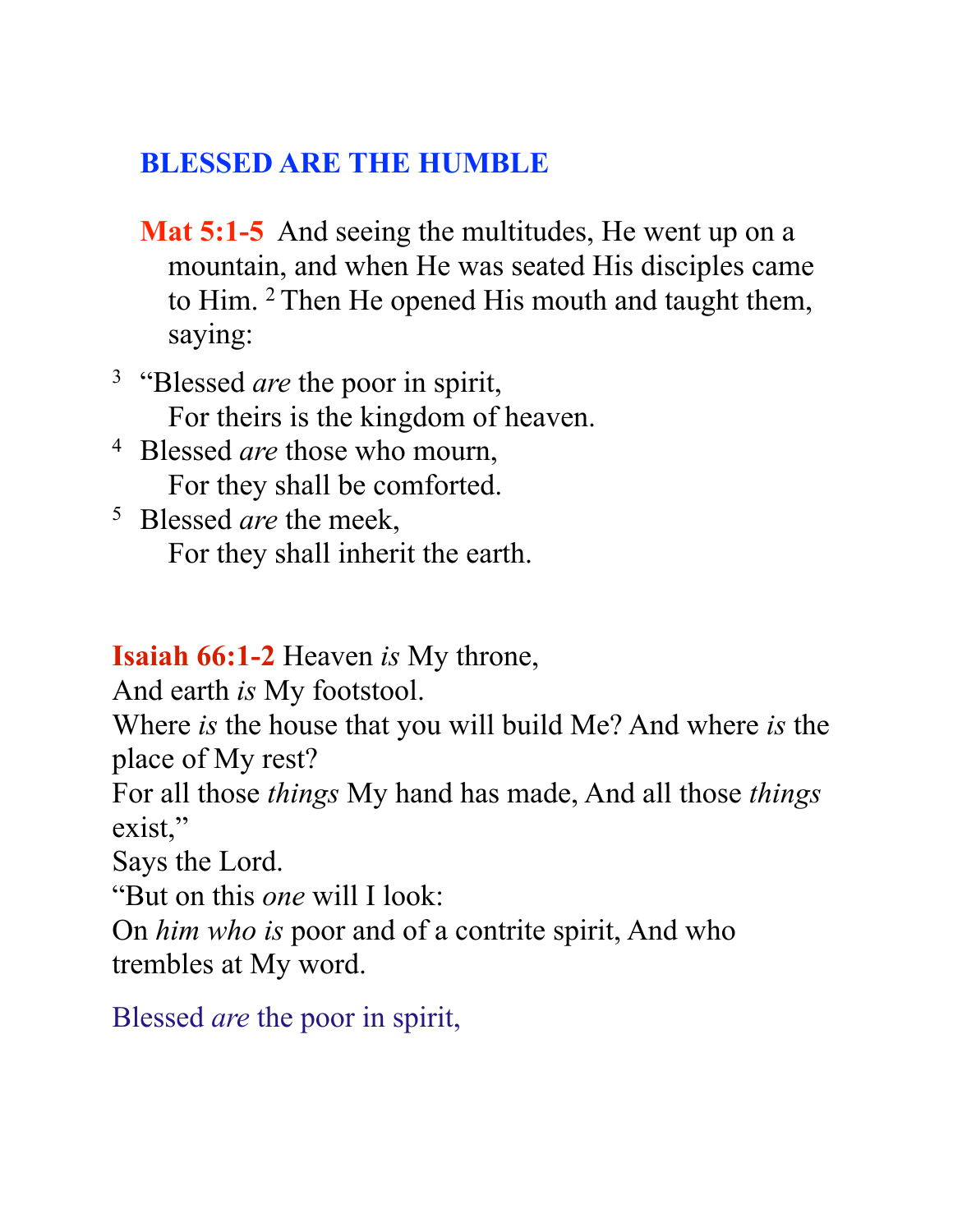**Isaiah 57:15** For thus says the High and Lofty One Who inhabits eternity, whose name *is* Holy: "I dwell in the high and holy *place,*

With him *who* has a contrite and humble spirit, To revive the spirit of the humble, And to revive the heart of the contrite ones.

**Psalm 34:18** The Lord *is* near to those who have a broken heart, And saves such as have a contrite spirit.

**Psalm 51:17** The sacrifices of God *are* a broken spirit, A broken and a contrite heart— These, O God, You will not despise.

**James 4:10** Humble yourselves in the sight of the Lord, and He will lift you up.

**Luke 14:11** For whoever exalts himself will be humbled, and he who humbles himself will be exalted."

**1 Peter 5:5-7** Likewise you younger people, submit yourselves to *your* elders. Yes, all of *you* be submissive to one another, and be clothed with humility, for

"God resists the proud,

But gives grace to the humble."

6 Therefore humble yourselves under the mighty hand of God, that He may exalt you in due time, <sup>7</sup> casting all your care upon Him, for He cares for you.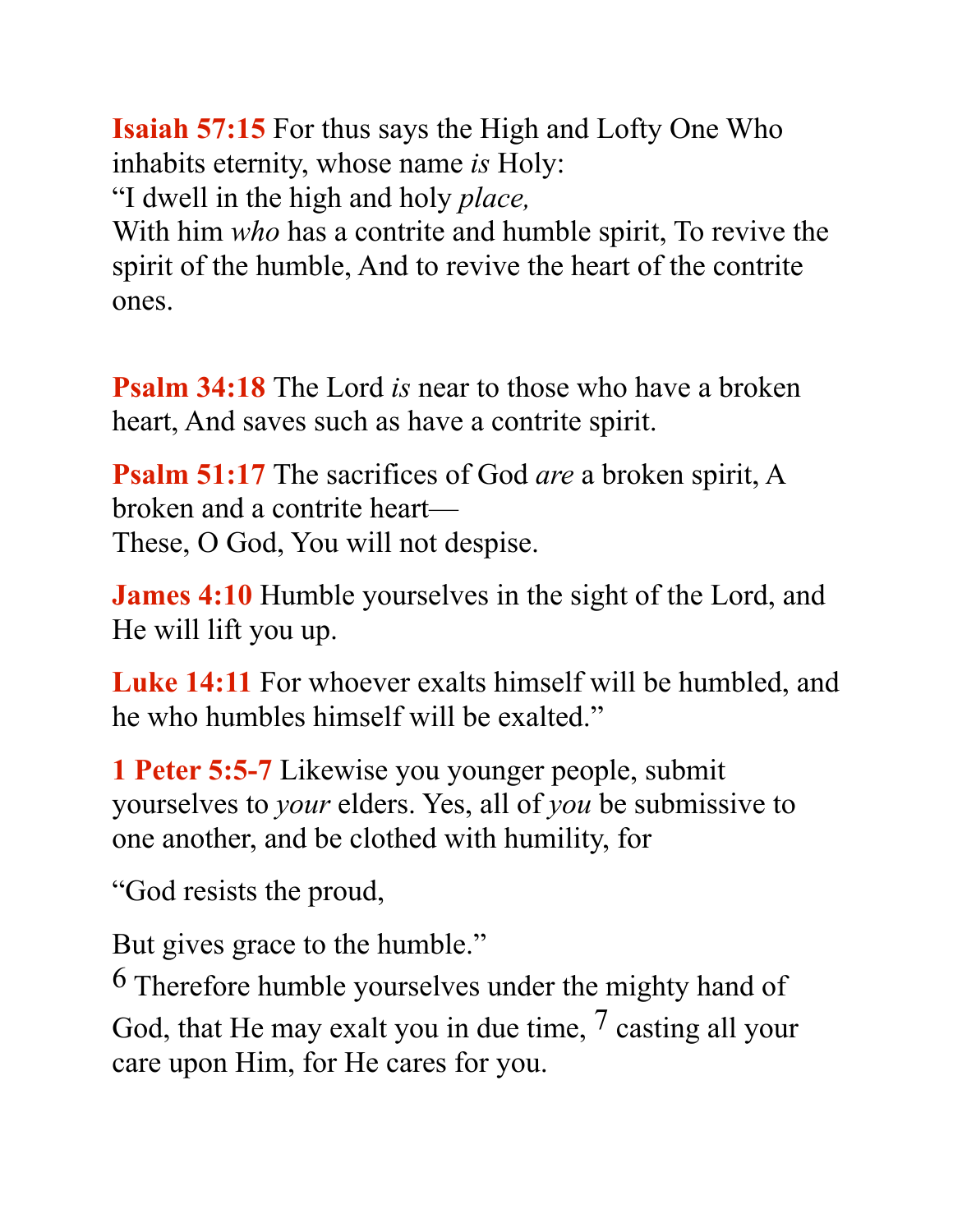**Proverbs 29:23** A man's pride will bring him low, But the humble in spirit will retain honor.

**Micah 6:8** He has shown you, O man, what *is* good;

And what does the Lord require of you But to do justly, To love mercy, And to walk humbly with your God?

**Rom 12:3amp** For by the grace (unmerited favor of God) given to me I warn everyone among you not to estimate *and* think of himself more highly than he ought [not to have an exaggerated opinion of his own importance], but to rate his ability with sober judgment, each according to the degree of faith apportioned by God to him.

**MEEKNESS** 

**James 3:13** Who *is* wise and understanding among you? Let him show by good conduct *that* his works *are done* in the meekness of wisdom.

**2 Corinthians 10:1** Now I, Paul, myself am pleading with you by the meekness and gentleness of Christ— who in presence *am* lowly among you, but being absent am bold toward you.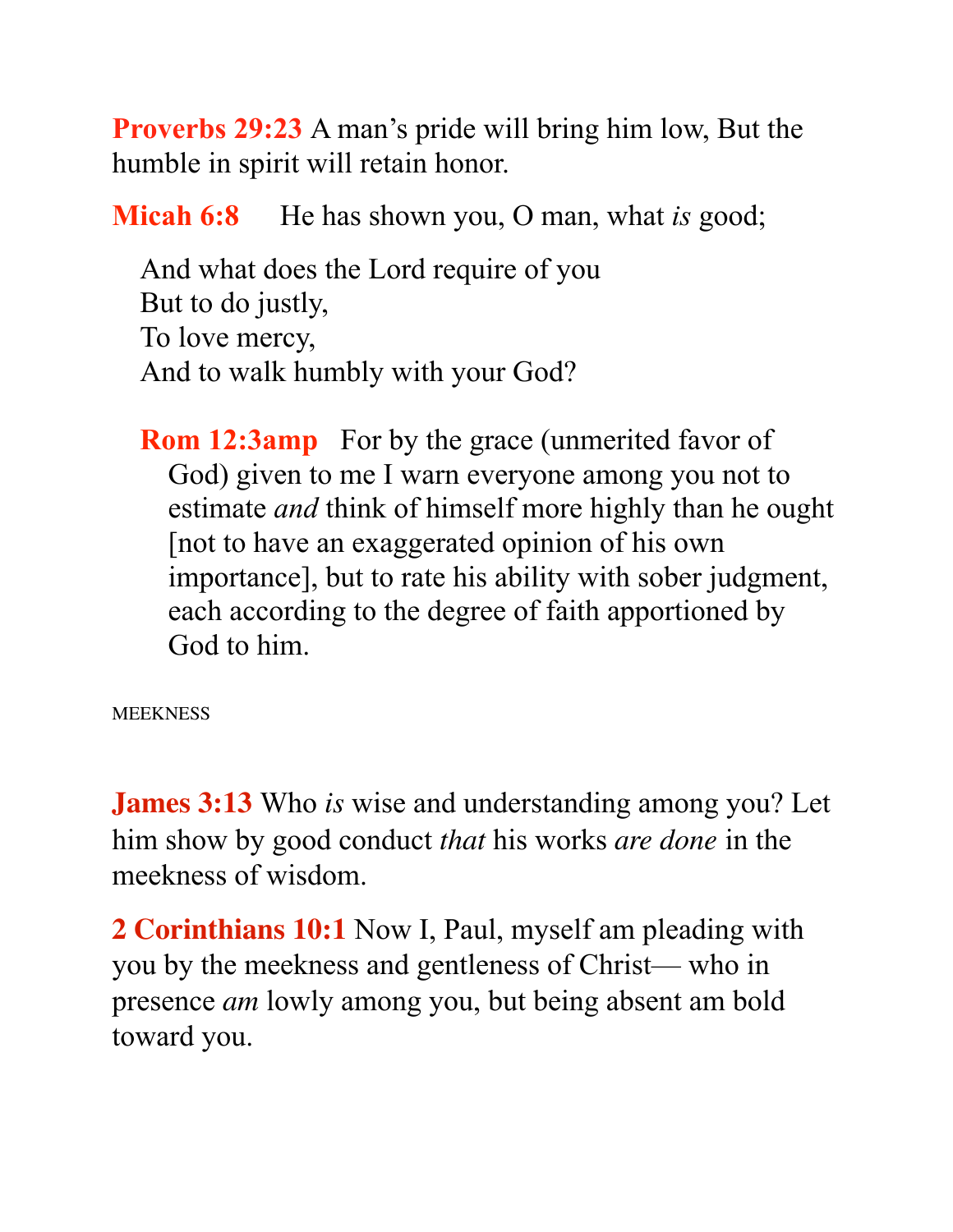**Colossians 3:12-13** Therefore, as *the* elect of God, holy and beloved, put on tender mercies, kindness, humility, meekness, long-suffering; 13 bearing with one another, and forgiving one another, if anyone has a complaint against another; even as Christ forgave you, so you also *must do.*

**James 1:21** Therefore lay aside all filthiness and overflow of wickedness, and receive with meekness the implanted word, which is able to save your souls.

**Psalm 37:9-11** For evildoers shall be cut off; But those who wait on the Lord, They shall inherit the earth. For yet a little while and the wicked *shall be* no *more;*  Indeed, you will look carefully for his place, But it *shall be* no *more. But the meek shall inherit the earth, And shall delight themselves in the abundance of peace.*

*Where there isn't active brokenness, hardness of heart will naturally occur. The continual revelation of the awesomeness, holiness, and majesty of God will produce in us a awareness of our sin, weakness, and absolute dependency on him.*

*It is impossible for the Holy Spirit to reveal to us who God is and us not become aware of what we are not. Jesus did not come to deliver us from the realization of our weaknesses and sinfulness. On the contrary He came so we could fully see*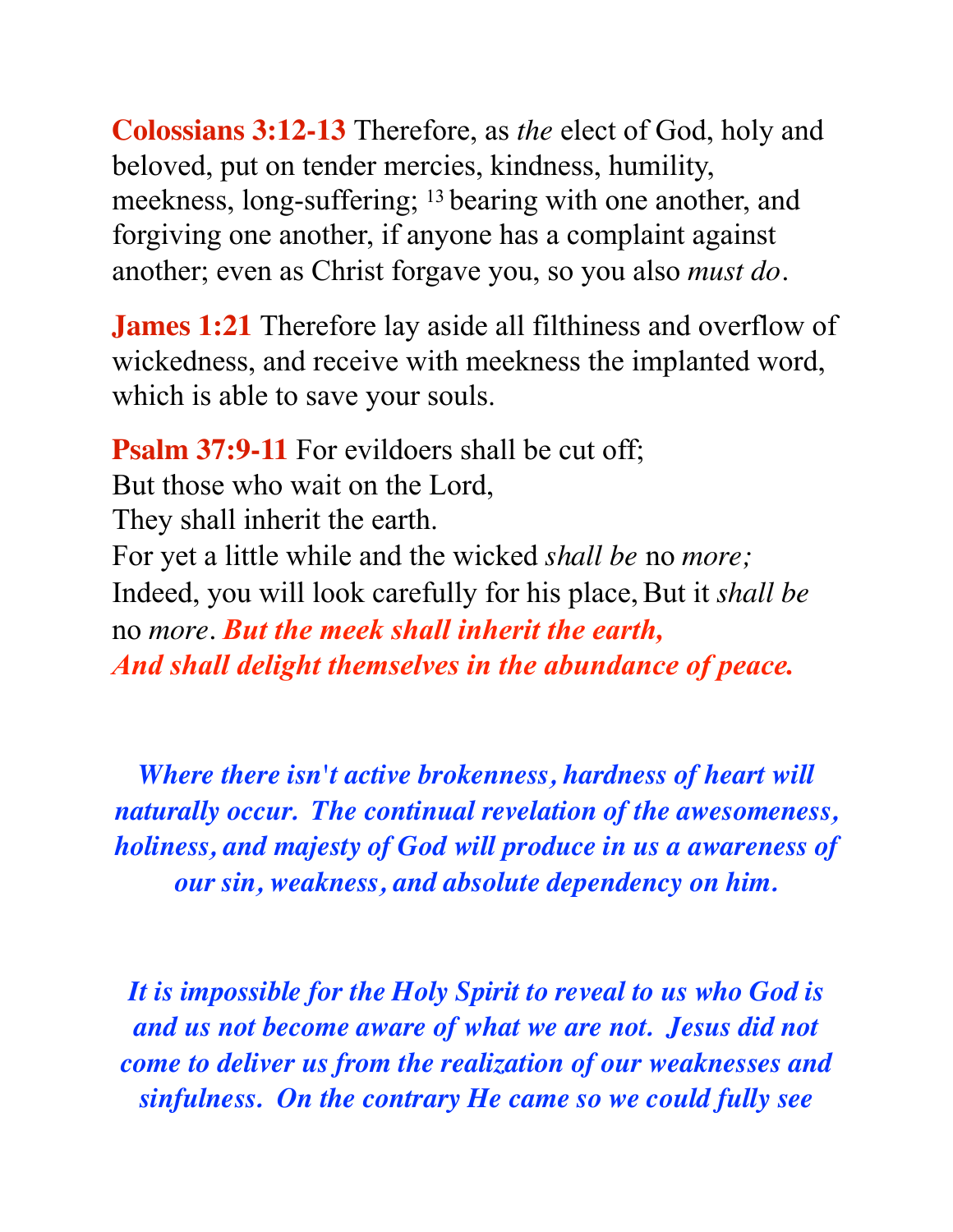*Him as He is, humble ourselves, turn from our wicked ways, and surrender ourselves to Him.*

## *David and Humility*

The greatest reward of humility is intimacy with God.

God gives grace/ favor. there is no greater favor than access to his presence.

**Numbers 12:1-3, 6-8** Then Miriam and Aaron spoke against Moses because of the Ethiopian woman whom he had married; for he had married an Ethiopian woman. 2 So they said, "Has the Lord indeed spoken only through Moses? Has He not spoken through us also?" And the Lord heard *it*. 3 (*Now the man Moses was very humble, more than all men who were on the face of the earth.*)….. vs 6 Then He said,

"Hear now My words: If there is a prophet among you, *I*, the Lord, make Myself known to him in a vision; I speak to him in a dream. 7 Not so with My servant Moses;

- He *is* faithful in all My house.
- 8 I speak with him face to face, Even plainly, and not in dark sayings; And he sees the form of the Lord. Why then were you not afraid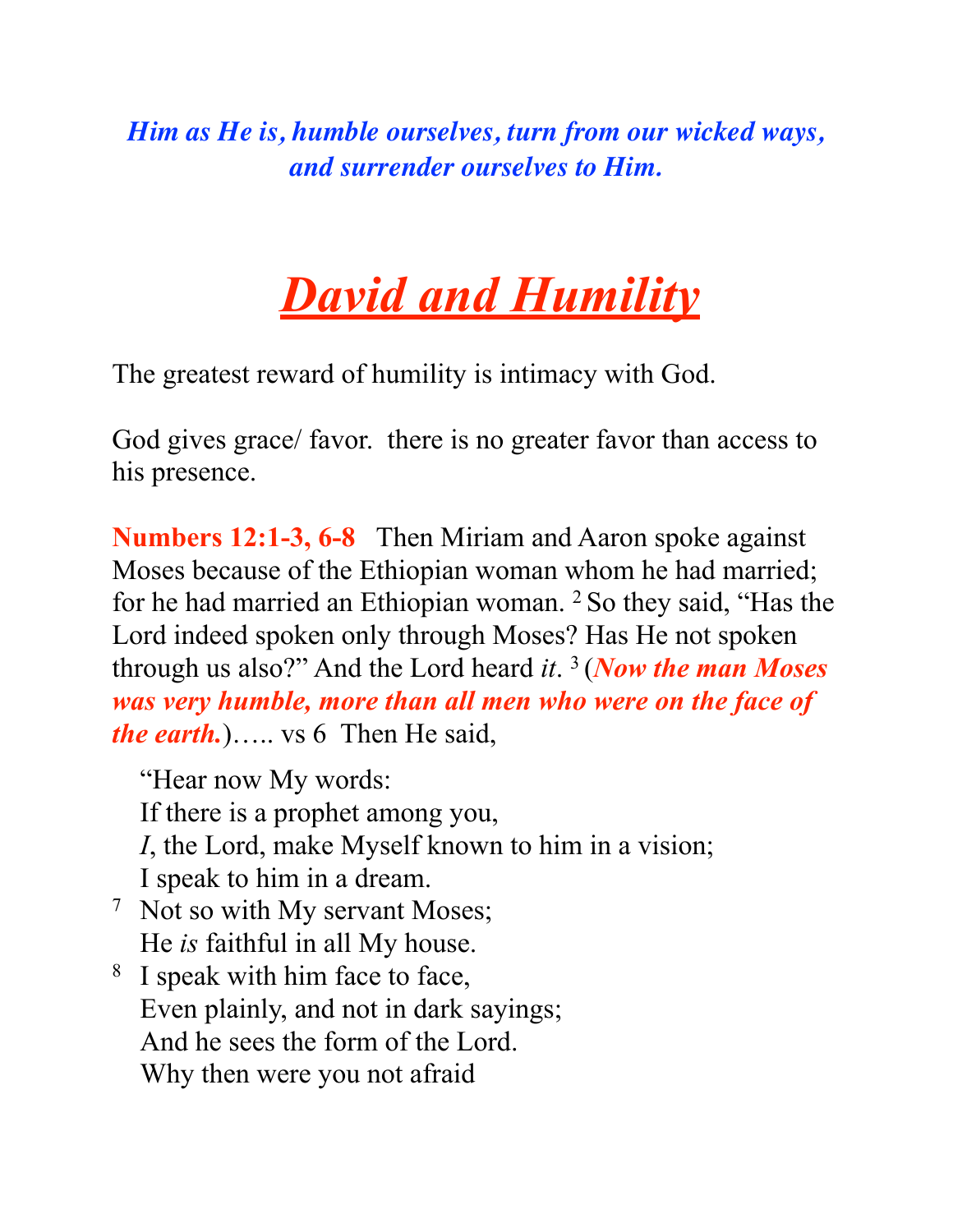To speak against My servant Moses?"

**Isaiah 66:1-2** Heaven *is* My throne,

And earth *is* My footstool.

Where *is* the house that you will build Me? And where *is* the place of My rest?

For all those *things* My hand has made, And all those *things*  exist,"

Says the Lord.

"But on this *one* will I look:

On *him who is* poor and of a contrite spirit, And who trembles at My word.

## *SERVANT of ALL*

**Mat 20:20-28** Then the mother of Zebedee's sons came to Him with her sons, kneeling down and asking something from Him.

21 And He said to her, "What do you wish?"

She said to Him, "Grant that these two sons of mine may sit, one on Your right hand and the other on the left, in Your kingdom."

22 But Jesus answered and said, "You do not know what you ask. Are you able to drink the cup that I am about to drink, and be baptized with the baptism that I am baptized with?"

They said to Him, "We are able."

23 So He said to them, "You will indeed drink My cup, and be baptized with the baptism that I am baptized with; but to sit on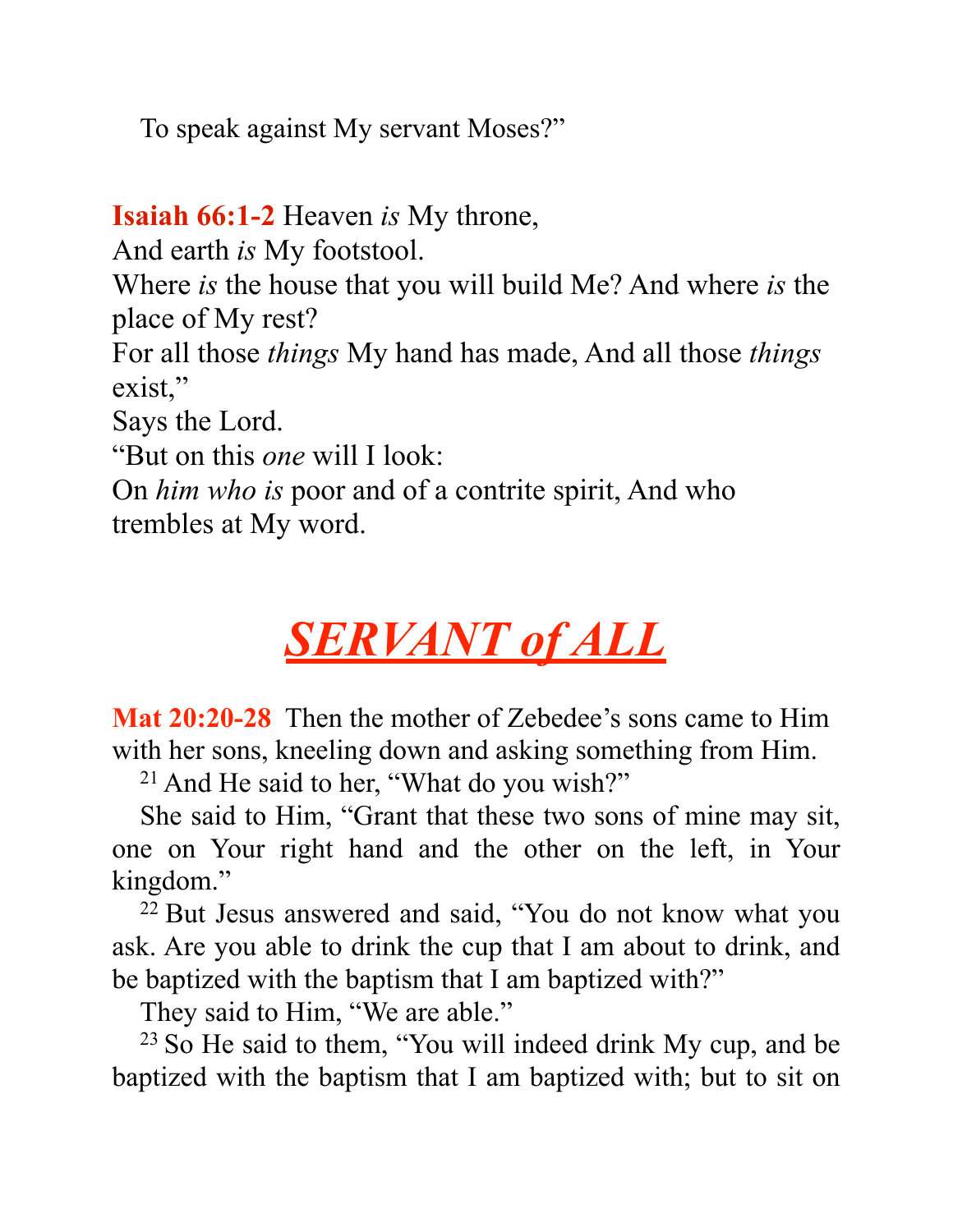My right hand and on My left is not Mine to give, but *it is for those* for whom it is prepared by My Father."

24 And when the ten heard *it,* they were greatly displeased with the two brothers. 25 But Jesus called them to *Himself* and said, "You know that the rulers of the Gentiles lord it over them, and those who are great exercise authority over them. 26 Yet it shall not be so among you; but whoever desires to become great among you, let him be your servant. 27 And whoever desires to be first among you, let him be your slave—28 just as the Son of Man did not come to be served, but to serve, and *to give His life* a ransom for many."

Davids humility

#### **1) Servant in his fathers house**

**1 Sam 17:34-35** But David said to Saul, "Your servant used to keep his father's sheep, and when a lion or a bear came and took a lamb out of the flock, 35 I went out after it and struck it, and delivered *the lamb* from its mouth; and when it arose against me, I caught *it* by its beard, and struck and killed it.

#### **2) Servant to King Saul - played for Saul, became His amour Bearer**

**1 Sam 16:18-23** Then one of the servants answered and said, "Look, I have seen a son of Jesse the Bethlehemite, *who is*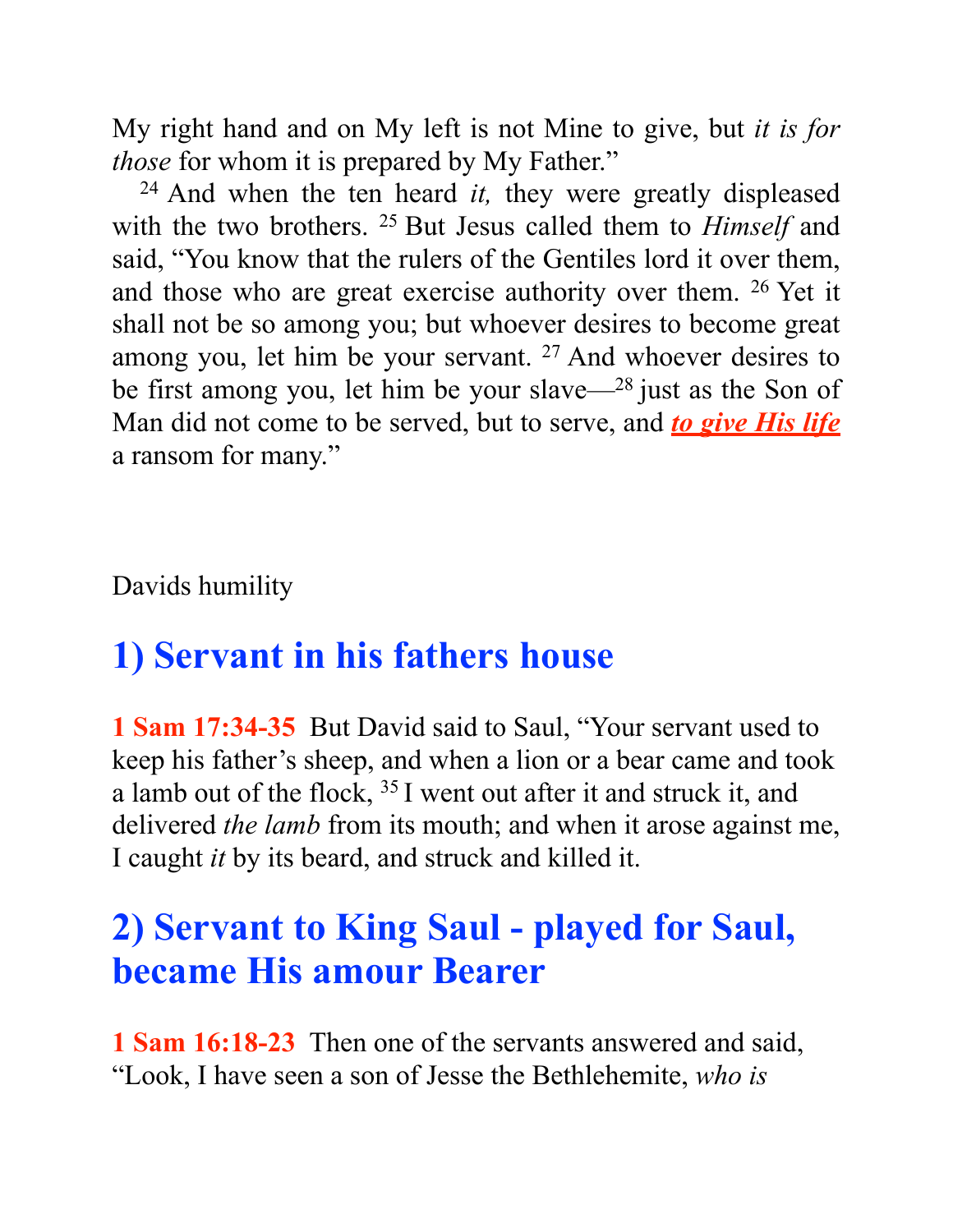skillful in playing, a mighty man of valor, a man of war, prudent in speech, and a handsome person; and the Lord *is* with him."

<sup>19</sup> Therefore Saul sent messengers to Jesse, and said, "Send me your son David, who *is* with the sheep." 20 And Jesse took a donkey *loaded with* bread, a skin of wine, and a young goat, and sent *them* by his son David to Saul. <sup>21</sup> So David came to Saul and stood before him. And he loved him greatly, and he became his armorbearer. <sup>22</sup> Then Saul sent to Jesse, saying, "Please let David stand before me, for he has found favor in my sight."  $23$  And so it was, whenever the spirit from God was upon Saul, that David would take a harp and play *it* with his hand. Then Saul would become refreshed and well, and the distressing spirit would depart from him.

#### **3) Trusted god with his life when facing goliath**

**1 Sam 17:45-47** Then David said to the Philistine, "You come to me with a sword, with a spear, and with a javelin. But I come to you in the name of the Lord of hosts, the God of the armies of Israel, whom you have defied. 46 This day the Lord will deliver you into my hand, and I will strike you and take your head from you. And this day I will give the carcasses of the camp of the Philistines to the birds of the air and the wild beasts of the earth, that all the earth may know that there is a God in Israel. 47 Then all this assembly shall know that the Lord does not save with sword and spear; for the battle *is* the Lord's, and He will give you into our hands."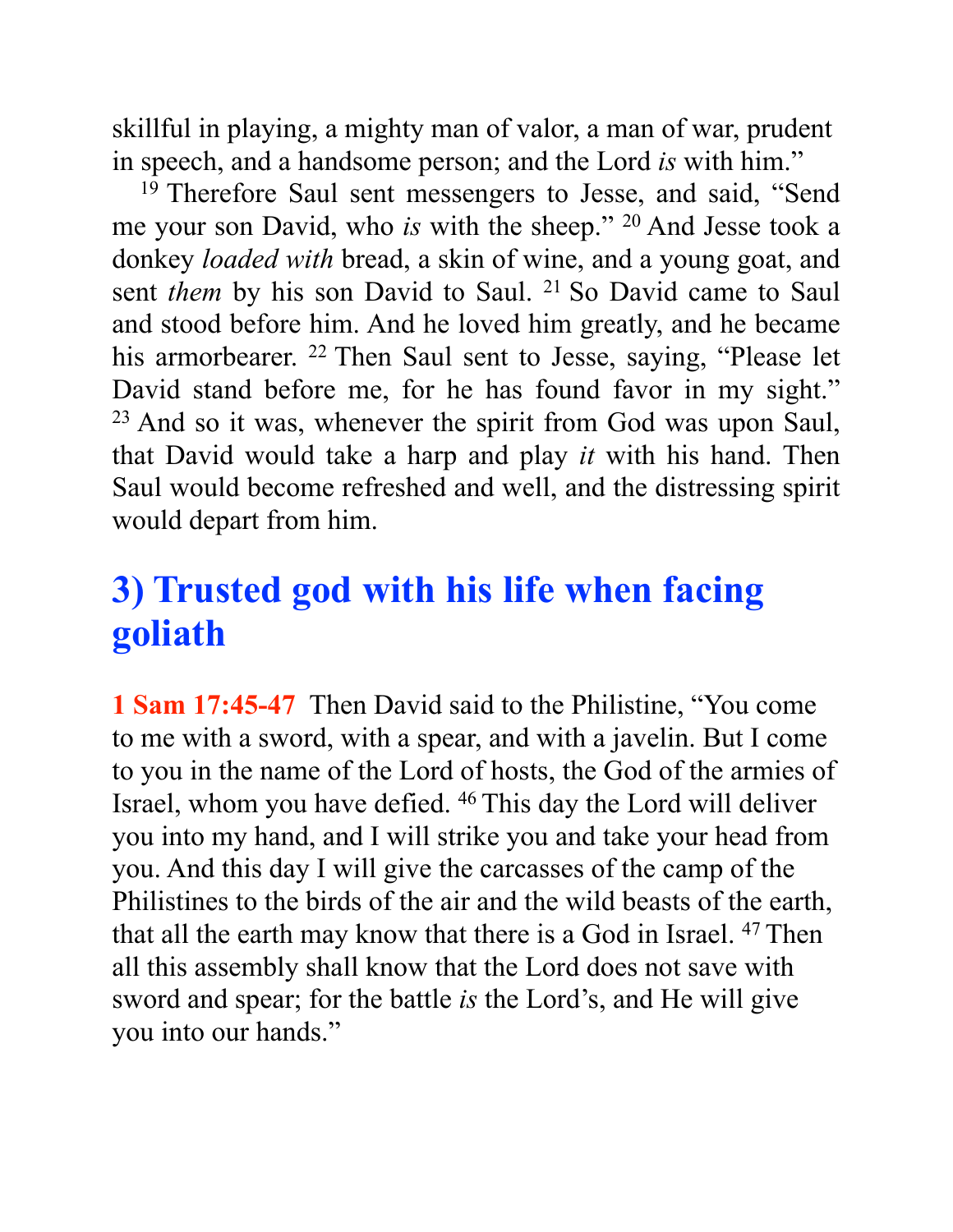#### **4) He Honored God's established Authority no matter how bad they were. ..Cave of adullum. Saul spared**

**1 Sam 24:6-7** "The Lord forbid that I should do this thing to my master, the Lord's anointed, to stretch out my hand against him, seeing he *is* the anointed of the Lord." 7 So David restrained his servants with *these* words, and did not allow them to rise against Saul. And Saul got up from the cave and went on *his* way.

## *There is no active humility without the opportunity to exalt, promote, and or protect yourself.*

*Saul trained david in humility.*

#### **5) He was always Quick to repent… bathsheba, numbering the army.**

**2 Sam 12:7-15** Then Nathan said to David, "You *are* the man! Thus says the Lord God of Israel: 'I anointed you king over Israel, and I delivered you from the hand of Saul. 8 I gave you your master's house and your master's wives into your keeping, and gave you the house of Israel and Judah. And if *that had been* too little, I also would have given you much more! <sup>9</sup> Why have you despised the commandment of the Lord, to do evil in His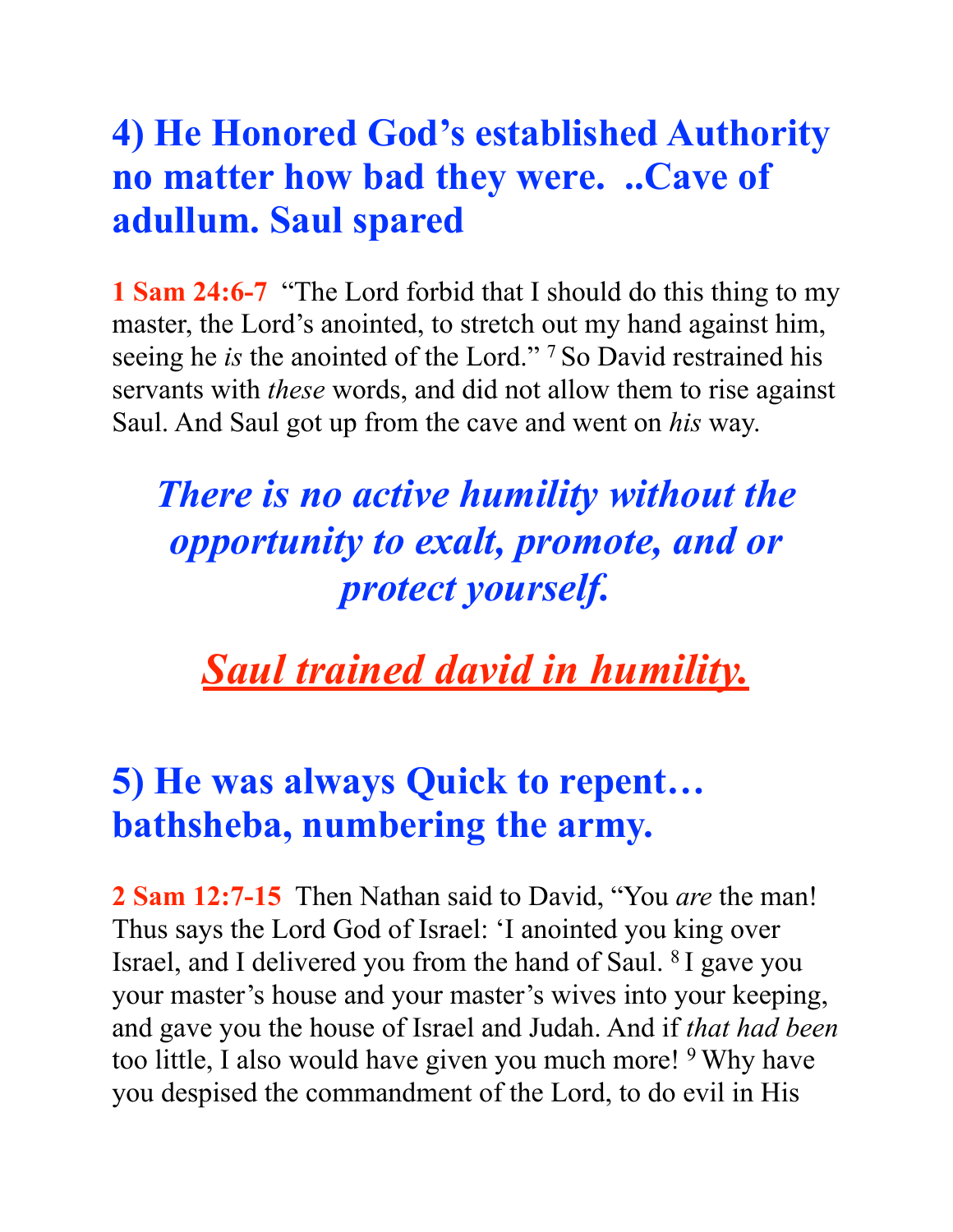sight? You have killed Uriah the Hittite with the sword; you have taken his wife *to be* your wife, and have killed him with the sword of the people of Ammon. 10 Now therefore, the sword shall never depart from your house, because you have despised Me, and have taken the wife of Uriah the Hittite to be your wife.' <sup>11</sup> Thus says the Lord: 'Behold, I will raise up adversity against you from your own house; and I will take your wives before your eyes and give *them* to your neighbor, and he shall lie with your wives in the sight of this sun. 12 For you did *it* secretly, but I will do this thing before all Israel, before the sun.'"

<sup>13</sup> So David said to Nathan, "I have sinned against the Lord."

And Nathan said to David, "The Lord also has put away your sin; you shall not die. 14 However, because by this deed you have given great occasion to the enemies of the Lord to blaspheme, the child also *who is* born to you shall surely die."

#### **6) His total pursuit was to build God a house. at the end he wasnt allowed**

**Psa 132:3-5** Surely I will not go into the chamber of my house, Or go up to the comfort of my bed;

- <sup>4</sup> I will not give sleep to my eyes *Or* slumber to my eyelids,
- 5 Until I find a place for the Lord, A dwelling place for the Mighty One of Jacob."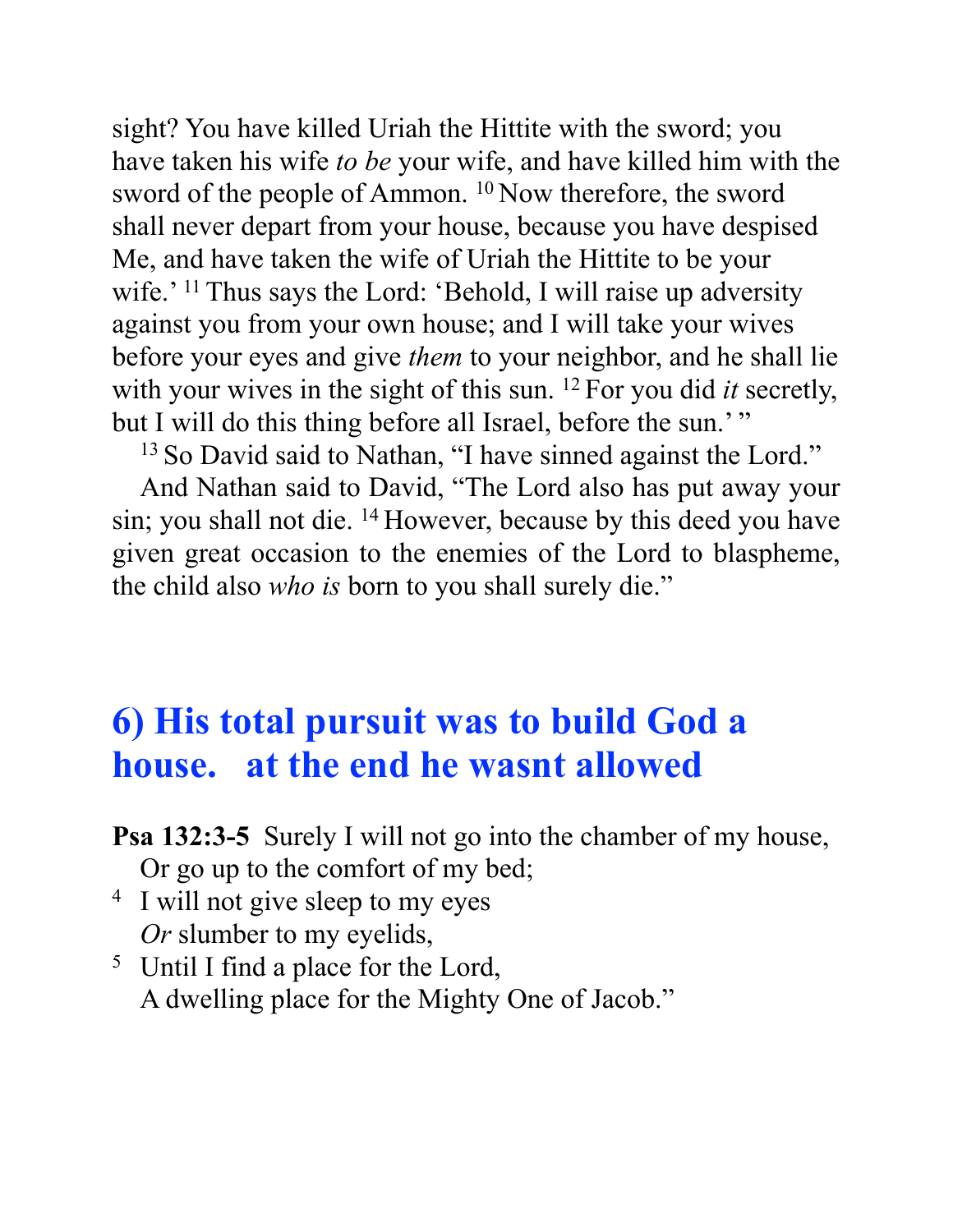#### **7) When in error he learned Gods way and did things according to Divine Order handling uzzah dying. divine order**

**1 Chron 15:2** Then David said, "No one may carry the ark of God but the Levites, for the Lord has chosen them to carry the ark of God and to minister before Him forever."

#### **8) Dealing with absolum. its in gods hand.**

#### **9) Davids exaltation of Gods word above everything.**

- **Psa 19:7-14** The law of the Lord *is* perfect, converting the soul; The testimony of the Lord *is* sure, making wise the simple;
- 8 The statutes of the Lord *are* right, rejoicing the heart; The commandment of the Lord *is* pure, enlightening the eyes;
- 9 The fear of the Lord *is* clean, enduring forever; The judgments of the Lord *are* true *and* righteous altogether.
- 10 More to be desired *are they* than gold, Yea, than much fine gold; Sweeter also than honey and the honeycomb.
- <sup>11</sup> Moreover by them Your servant is warned, *And* in keeping them *there is* great reward.
- 12 Who can understand *his* errors? Cleanse me from secret *faults*.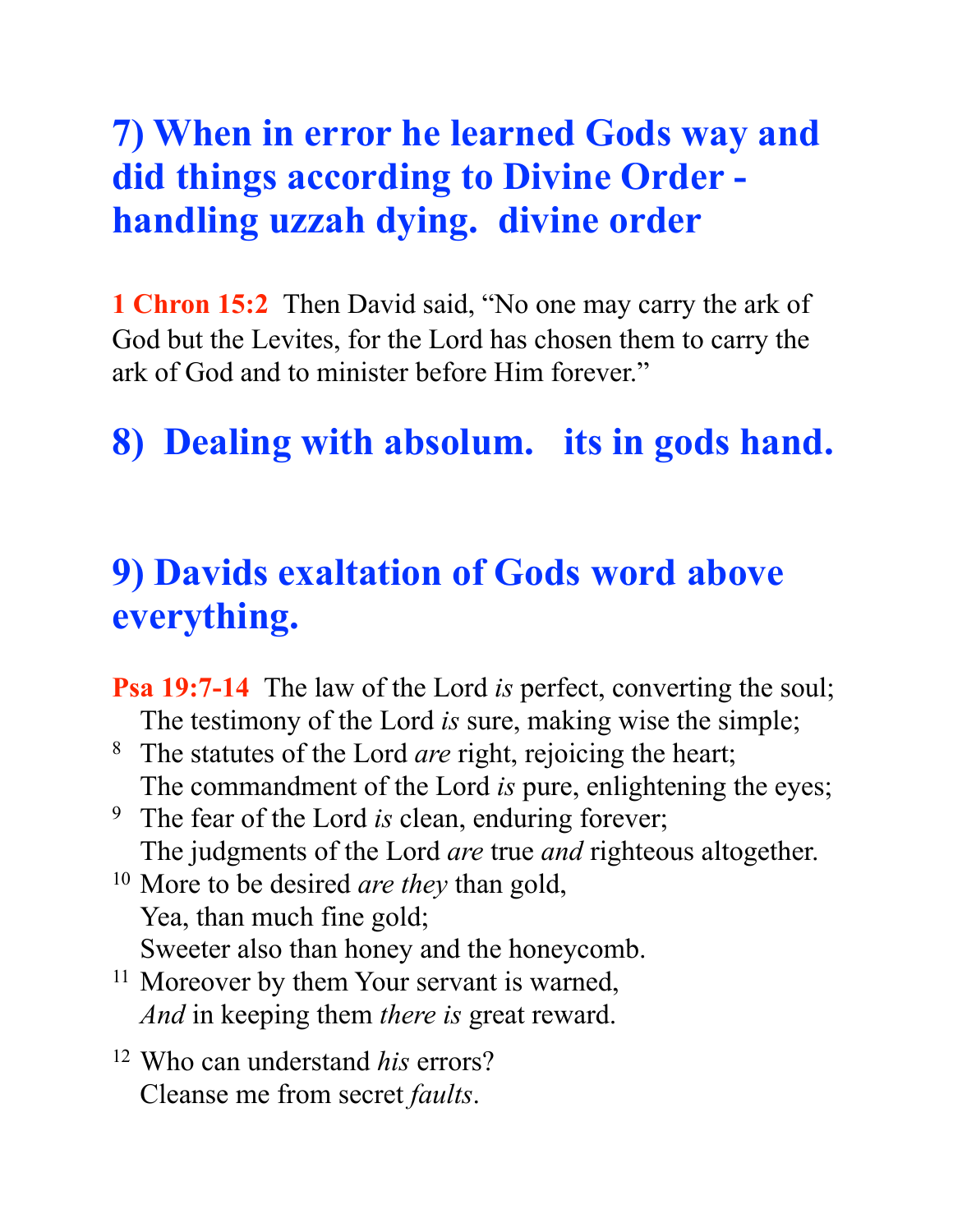- 13 Keep back Your servant also from presumptuous *sins;* Let them not have dominion over me. Then I shall be blameless, And I shall be innocent of great transgression.
- <sup>14</sup> Let the words of my mouth and the meditation of my heart Be acceptable in Your sight,
	- O Lord, my strength and my Redeemer.

**Psa 119:33-40** Teach me, O Lord, the way of Your statutes, And I shall keep it *to* the end.

- <sup>34</sup> Give me understanding, and I shall keep Your law; Indeed, I shall observe it with *my* whole heart.
- <sup>35</sup> Make me walk in the path of Your commandments, For I delight in it.
- 36 Incline my heart to Your testimonies, And not to covetousness.
- <sup>37</sup> Turn away my eyes from looking at worthless things, *And* revive me in Your way.
- <sup>38</sup> Establish Your word to Your servant, Who *is devoted* to fearing You.
- <sup>39</sup> Turn away my reproach which I dread, For Your judgments *are* good.
- 40 Behold, I long for Your precepts; Revive me in Your righteousness.

#### **10) Davids brokenness.**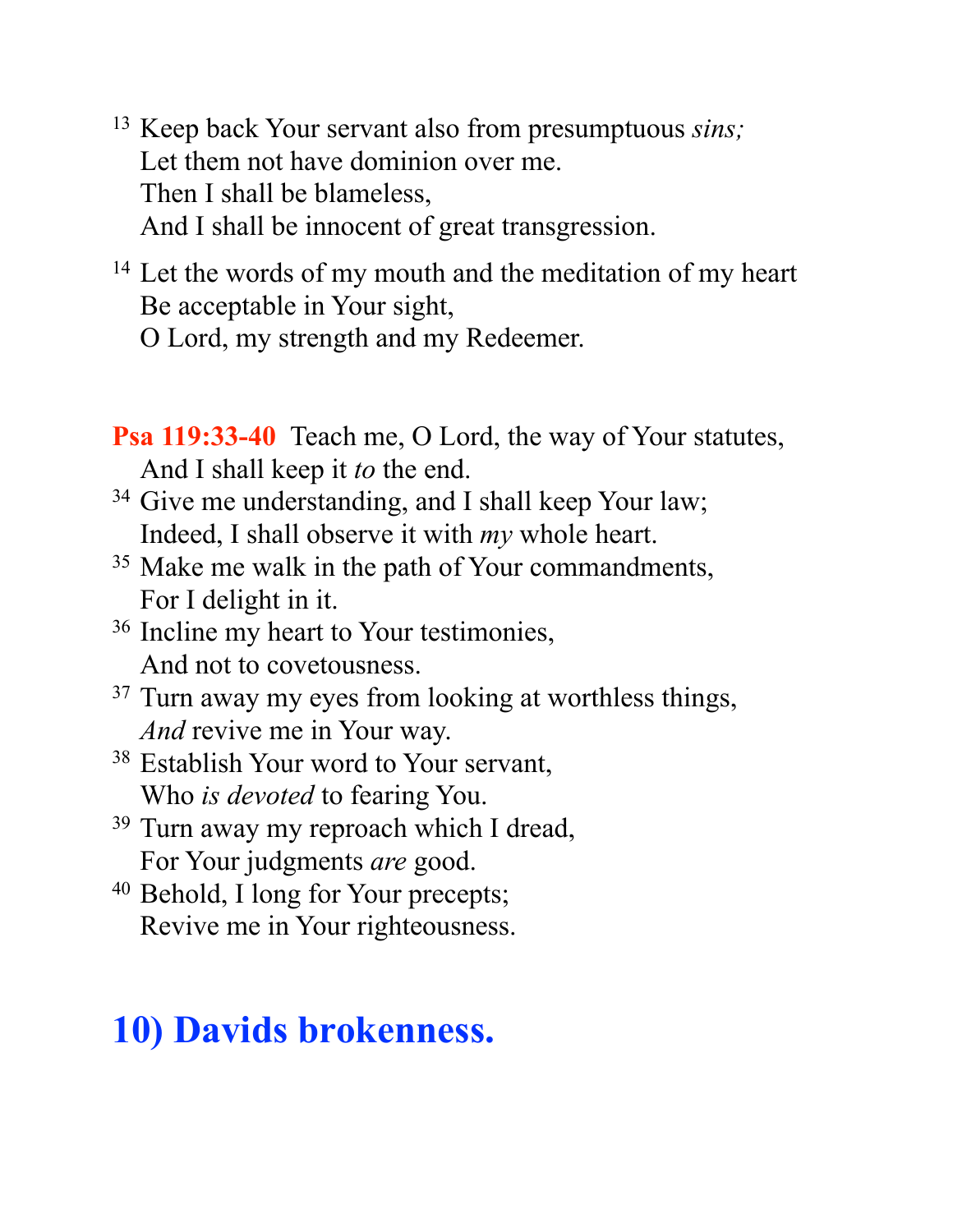**Psa 51:7-11** Purge me with hyssop, and I shall be clean; Wash me, and I shall be whiter than snow.

- 8 Make me hear joy and gladness, *That* the bones You have broken may rejoice.
- <sup>9</sup> Hide Your face from my sins, And blot out all my iniquities.
- 10 Create in me a clean heart, O God, And renew a steadfast spirit within me.
- <sup>11</sup> Do not cast me away from Your presence, And do not take Your Holy Spirit from me.

## **11) His life of worship, prayer, and praise. Worship and prayer is the natural response to humbling yourself before God.**

**Psa 34:1-2** I will bless the Lord at all times; His praise *shall* continually *be* in my mouth.

- <sup>2</sup> My soul shall make its boast in the Lord; The humble shall hear *of it* and be glad.
- <sup>3</sup> Oh, magnify the Lord with me, And let us exalt His name together.

# *MY LIFE IS NOT MY OWN*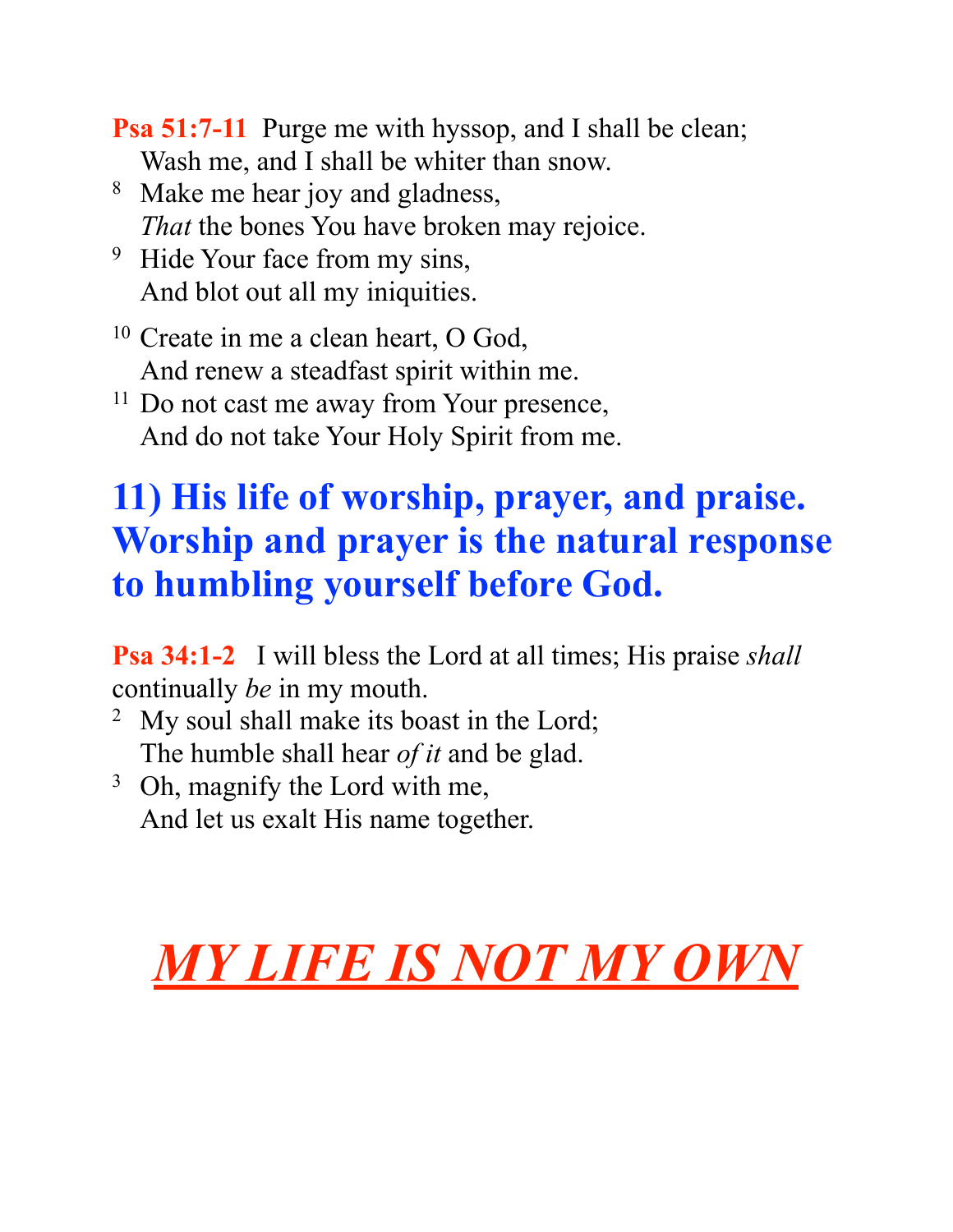*Gal 2:20 amp I have been crucified with Christ [in Him I have shared His crucifixion]; it is no longer I who live, but Christ (the Messiah) lives in me; and the life I now live in the body I live by faith in (by adherence to and reliance on and complete trust in) the Son of God, Who loved me and gave Himself up for me.* 

MIKE BICKLE - dream. pick slips. he how delights in the back of the line more than the front of the line will be your comrades. he who wants the front of the line will get pink slips.

- declare war on pride. pride is our most common enemy. pride is hidden to those who have it without the holy spirit.

humility is initially a decision.

james 4:10

serve without praise, recognition, celebration. we want our honor even if hidden in our hearts.

humility manifests itself through brokenness.

*God will release an introductory anointing while pride is raging but will not allow it in His endtime leadership. only the meek will inherit authority.* 

be a slave. work and sacrafice the most and be mistreated the most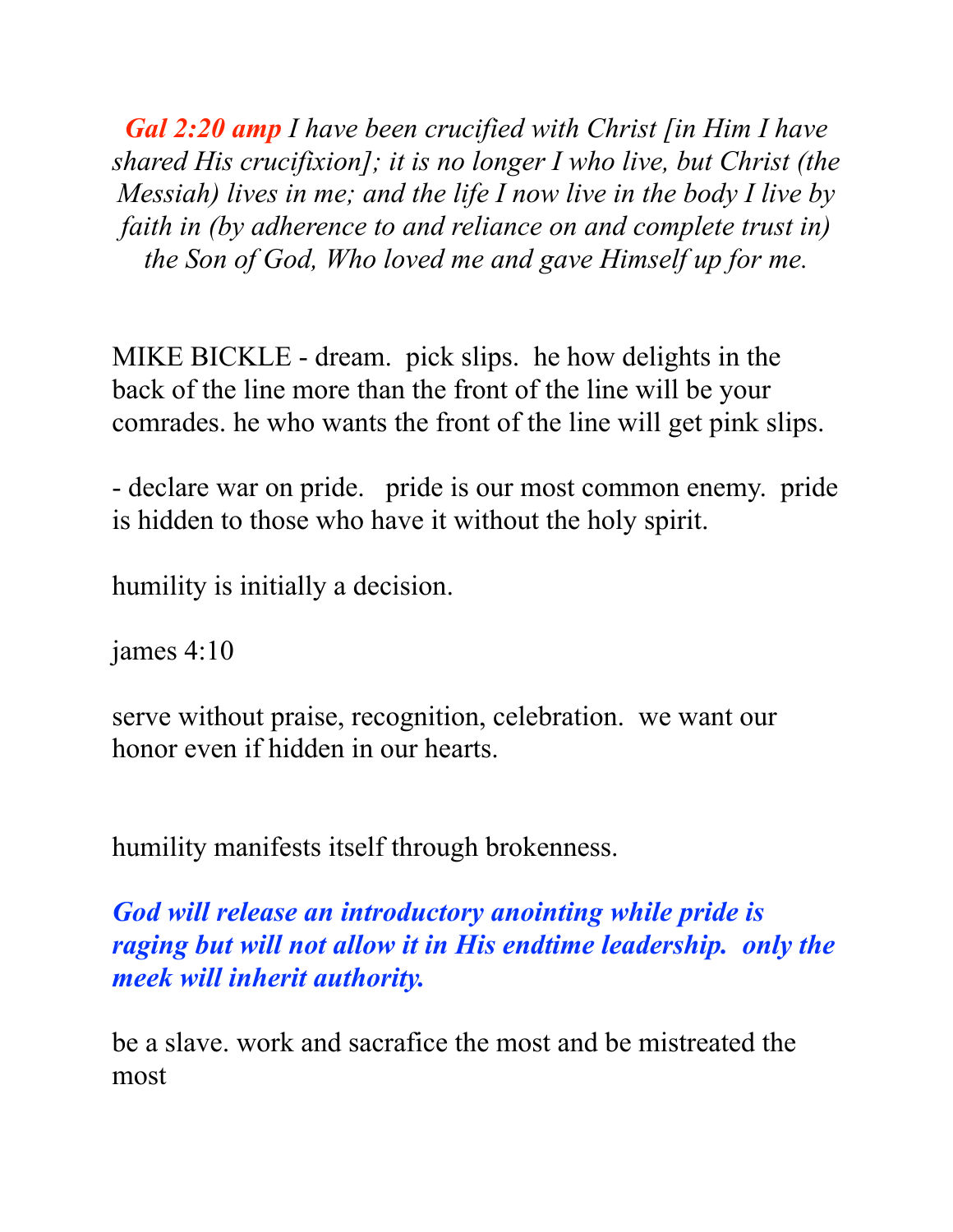#### **\*\* You cannot pull off humilty without mistreatment.**

when we take back our rights it is called pride. .. ex. defend your reputation

you delight in the low position not to eventually get a high position here on the earth.

**1 pet 2:23** who, when He was reviled *(Abused)*, did not revile in return; when He suffered, He did not threaten, but committed Himself to Him who judges righteously; (I Peter 2:23 NKJV)

meekness only manifest under pressure.

pride demands to take matters into our own hand

#### *I'm more interested in you developing humility in you than in you proving your right*

STORY - Ed cole. toilets.

*When we attempt to protect ourselves by withdrawing, isolating, and or distancing ourselves from certain people. We are in*